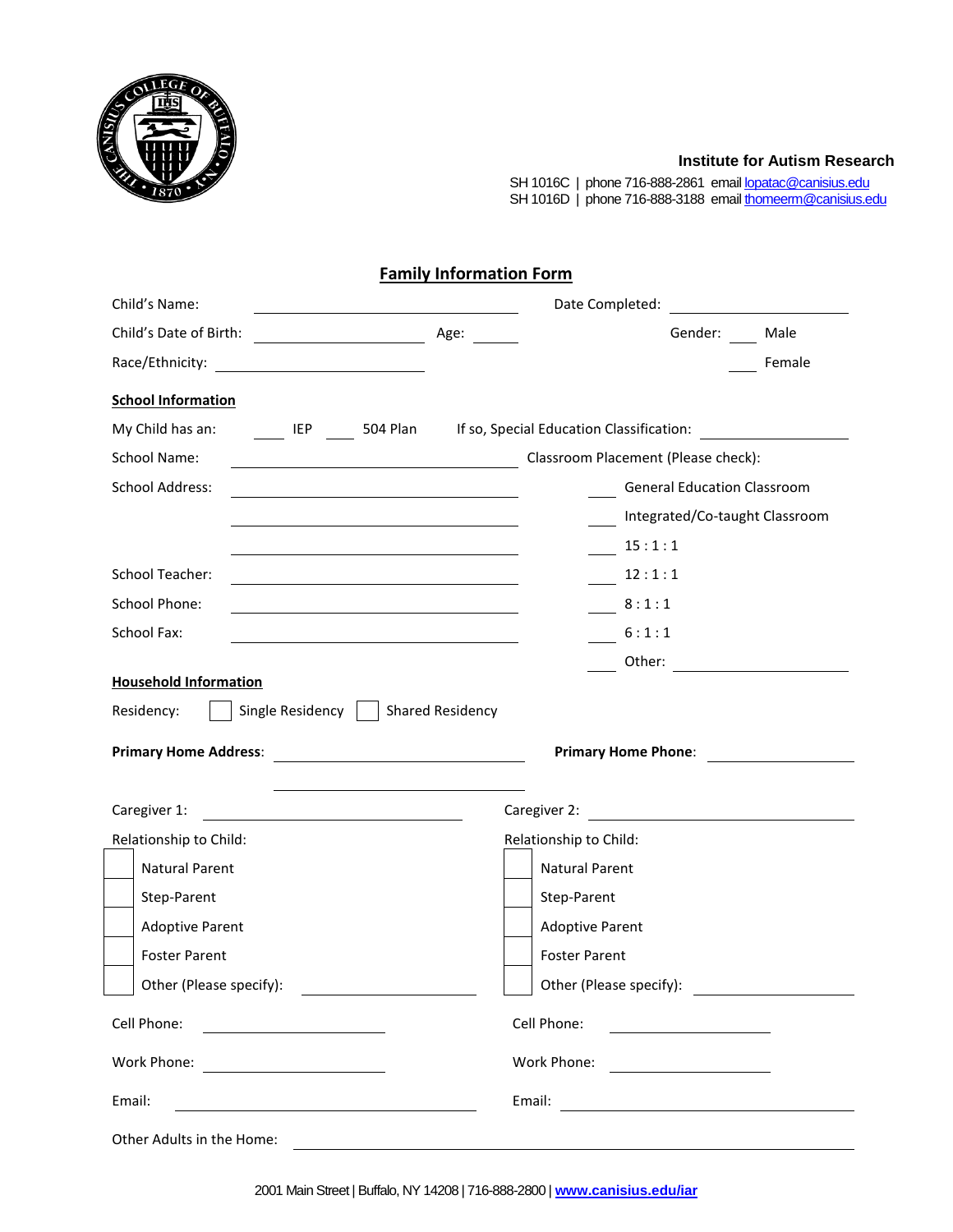|        | (If applicable):             |                                                           |                                                                                                                       |                      | <b>Secondary Home Phone:</b><br>(If applicable):                                          |                                                                                                                      |  |  |  |  |
|--------|------------------------------|-----------------------------------------------------------|-----------------------------------------------------------------------------------------------------------------------|----------------------|-------------------------------------------------------------------------------------------|----------------------------------------------------------------------------------------------------------------------|--|--|--|--|
|        | Caregiver 3:                 | <u> 1989 - Andrea Station Barbara, amerikan per</u>       |                                                                                                                       |                      |                                                                                           | Caregiver 4: <u>__________________________________</u>                                                               |  |  |  |  |
|        | Relationship to Child:       |                                                           |                                                                                                                       |                      | Relationship to Child:                                                                    |                                                                                                                      |  |  |  |  |
|        | <b>Natural Parent</b>        |                                                           |                                                                                                                       |                      | <b>Natural Parent</b>                                                                     |                                                                                                                      |  |  |  |  |
|        | Step-Parent                  |                                                           |                                                                                                                       |                      | Step-Parent                                                                               |                                                                                                                      |  |  |  |  |
|        | <b>Adoptive Parent</b>       |                                                           |                                                                                                                       |                      | <b>Adoptive Parent</b>                                                                    |                                                                                                                      |  |  |  |  |
|        | <b>Foster Parent</b>         |                                                           |                                                                                                                       | <b>Foster Parent</b> |                                                                                           |                                                                                                                      |  |  |  |  |
|        |                              | Other (Please specify):                                   | <u> 1989 - Jan Stein Stein Stein Stein Stein Stein Stein Stein Stein Stein Stein Stein Stein Stein Stein Stein S</u>  |                      |                                                                                           |                                                                                                                      |  |  |  |  |
|        | Cell Phone:                  | <u> 1989 - Andrea Station Barbara, amerikan per</u>       |                                                                                                                       |                      | Cell Phone:                                                                               | <u> 1980 - Jan Barbara Barbara, prima popular popular popular popular popular popular popular popular popular po</u> |  |  |  |  |
|        |                              | Work Phone: <u>____________________</u>                   |                                                                                                                       |                      |                                                                                           |                                                                                                                      |  |  |  |  |
| Email: |                              |                                                           |                                                                                                                       |                      |                                                                                           |                                                                                                                      |  |  |  |  |
|        |                              |                                                           |                                                                                                                       |                      |                                                                                           |                                                                                                                      |  |  |  |  |
|        |                              | Names of Siblings (full, half or step) Across Households: |                                                                                                                       |                      |                                                                                           |                                                                                                                      |  |  |  |  |
|        | <b>First Name</b>            |                                                           | Last Name                                                                                                             | Gender               | Relationship                                                                              | Age                                                                                                                  |  |  |  |  |
|        |                              | <u> 1989 - Andrea State Barbara, politik e</u> n 1980     | <u> Louis Communication de la communication de la communication de la communication de la communication de la com</u> |                      | the control of the control of the control of the control of the control of the control of |                                                                                                                      |  |  |  |  |
|        |                              |                                                           |                                                                                                                       |                      |                                                                                           |                                                                                                                      |  |  |  |  |
|        |                              |                                                           | <u> 1980 - John Stein, mars and de Brazilian (b. 1980)</u>                                                            |                      |                                                                                           |                                                                                                                      |  |  |  |  |
|        |                              |                                                           |                                                                                                                       |                      |                                                                                           |                                                                                                                      |  |  |  |  |
|        | <b>Caregiver Information</b> |                                                           |                                                                                                                       |                      |                                                                                           |                                                                                                                      |  |  |  |  |
|        |                              | Caregiver 1                                               | Caregiver 2                                                                                                           |                      | Caregiver 3<br>(if annlicable)                                                            | Caregiver 4<br>$(if$ annlicahle)                                                                                     |  |  |  |  |

|                    | $\frac{1}{2}$        | $\frac{1}{2}$        | 24.251<br>(if applicable) | $\frac{1}{2}$<br>(if applicable) |
|--------------------|----------------------|----------------------|---------------------------|----------------------------------|
| Name:              |                      |                      |                           |                                  |
| Age:               |                      |                      |                           |                                  |
| Gender:            |                      |                      |                           |                                  |
|                    |                      |                      |                           |                                  |
|                    | <b>Never Married</b> | <b>Never Married</b> | <b>Never Married</b>      | <b>Never Married</b>             |
| Current            | Married              | Married              | Married                   | Married                          |
| Marital<br>Status: | Separated            | Separated            | Separated                 | Separated                        |
|                    | <b>Divorced</b>      | <b>Divorced</b>      | Divorced                  | <b>Divorced</b>                  |
|                    | Widowed              | Widowed              | Widowed                   | Widowed                          |
|                    | Committed            | Committed            | Committed                 | Committed                        |
|                    | Relationship         | Relationship         | Relationship              | Relationship                     |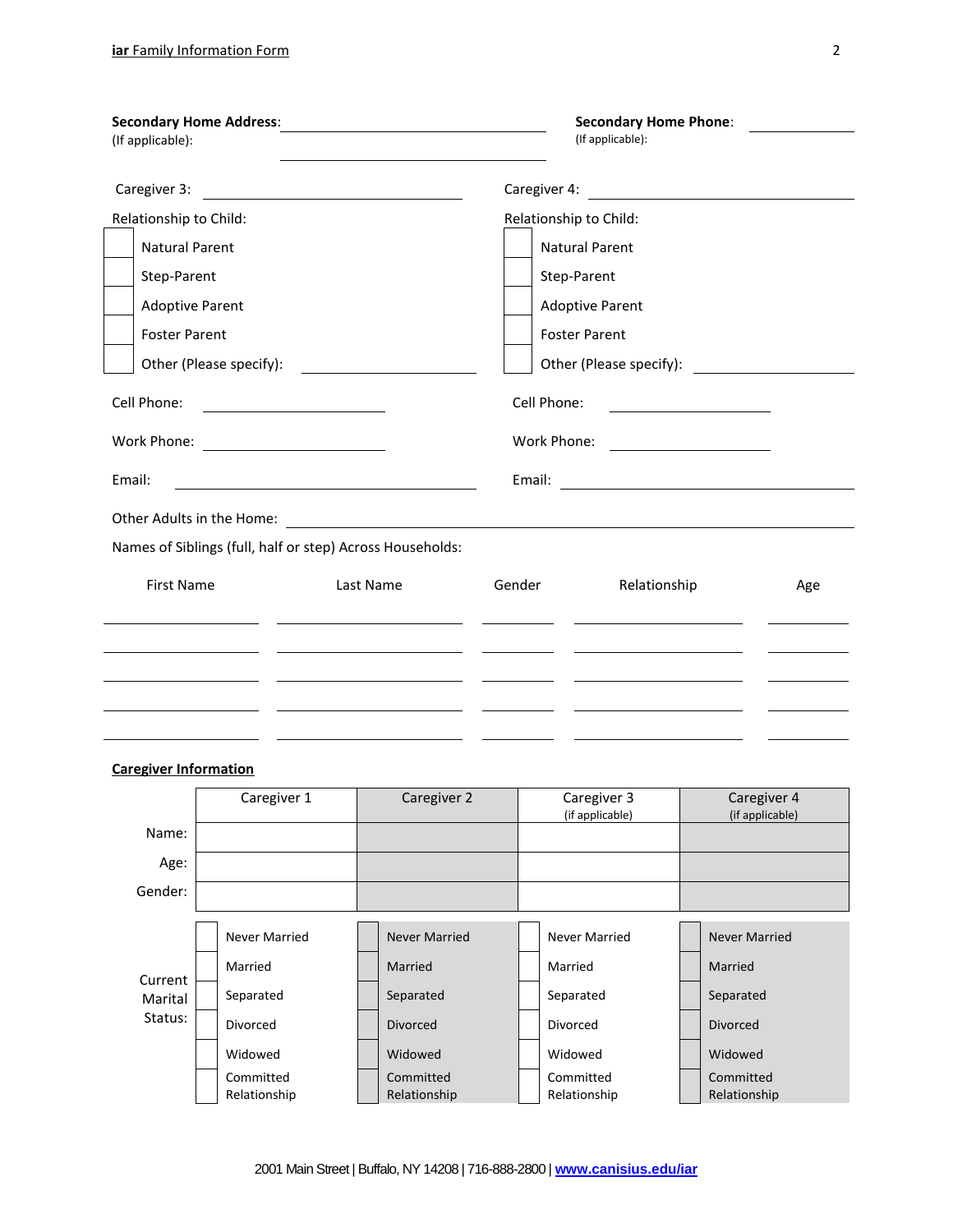|                        |  |                        |    | Caregiver 1     |           |    |                        |         | Caregiver 2            |                  |                |                        |               | Caregiver 3<br>(if applicable) |           |                        | Caregiver 4<br>(if applicable) |                        |                  |                |        |         |    |          |    |
|------------------------|--|------------------------|----|-----------------|-----------|----|------------------------|---------|------------------------|------------------|----------------|------------------------|---------------|--------------------------------|-----------|------------------------|--------------------------------|------------------------|------------------|----------------|--------|---------|----|----------|----|
|                        |  |                        | 5  |                 | 13        |    |                        | 5       |                        | 13               |                |                        | $\frac{5}{5}$ |                                | 13        |                        | $\frac{4}{5}$                  |                        | 13               |                |        |         |    |          |    |
|                        |  |                        |    |                 |           |    | 6                      | College | 14                     |                  |                | 6                      | College       | 14                             |           |                        | 6                              | College                | 14               |                | 6      | College | 14 |          |    |
|                        |  |                        |    |                 |           | 7  |                        | 15      |                        |                  | $\overline{7}$ |                        | 15            |                                |           | 7                      |                                | 15                     |                  | $\overline{7}$ |        | 15      |    |          |    |
| Total # of<br>Years of |  |                        | 8  |                 | 16        |    |                        | 8       |                        | 16               |                |                        | 8             |                                | 16        |                        | 8                              |                        | 16               |                |        |         |    |          |    |
| Education              |  | High School            |    | 9               |           | 17 |                        |         | 9                      |                  | 17             |                        |               | 9                              |           | 17                     |                                | 9                      |                  | 17             |        |         |    |          |    |
|                        |  |                        |    |                 |           | 10 | School                 | 18      | School                 |                  | 10             | School                 | 18            | School                         |           | 10                     | School                         | 18                     | High School      | 10             | School | 18      |    |          |    |
|                        |  |                        |    |                 |           |    |                        |         |                        |                  |                |                        | 11            | Graduate                       | 19        | High                   |                                | 11                     | Graduate         | 19             | High   |         | 11 | Graduate | 19 |
|                        |  |                        | 12 |                 | $20+$     |    |                        | 12      |                        | $20+$            |                |                        | 12            |                                | $20+$     |                        | 12                             |                        | $20+$            |                |        |         |    |          |    |
| Degree(s)<br>Earned    |  | <b>BA</b><br><b>BS</b> |    | MA<br><b>MS</b> | PhD<br>MD |    | <b>BA</b><br><b>BS</b> |         | <b>MA</b><br><b>MS</b> | PhD<br><b>MD</b> |                | <b>BA</b><br><b>BS</b> |               | MA<br><b>MS</b>                | PhD<br>MD | <b>BA</b><br><b>BS</b> |                                | <b>MA</b><br><b>MS</b> | PhD<br><b>MD</b> |                |        |         |    |          |    |

## **Family Information**

Please check your yearly gross income (Note: Consider all sources of income and support together; e.g. job earnings, interest from savings, investment or rental income, unemployment or disability insurance, alimony, child support, and support from extended family):

| Below \$5,000      |
|--------------------|
| $$5,001 - 15,000$  |
| $$15,001 - 25,000$ |
| $$25,001 - 35,000$ |
| $$35,001 - 50,000$ |
| $$50,001 - 70,000$ |

| $$70,001 - 95,000$   |
|----------------------|
| $$95,001 - 125,000$  |
| $$125,001 - 160,000$ |
| $$160,001 - 200,000$ |
| \$200,001+           |
|                      |

# **Primary Household: Secondary Household (If applicable):**



## **Medical Information**

Does your child have any current medical/psychological diagnoses? (Please check all that apply):

| None                                                                         |
|------------------------------------------------------------------------------|
| Autism Spectrum Disorder (DSM-V)                                             |
| Specify level if known:<br>Level 1<br>Level 2<br>Level 3                     |
| Asperger's (DSM-IV)                                                          |
| Pervasive Developmental Disorder - Not Otherwise Specified (PDD-NOS; DSM-IV) |
| Attention Deficit/Hyperactivity Disorder (ADHD)                              |
| Oppositional Defiant Disorder (ODD)                                          |
| <b>Anxiety Disorder</b>                                                      |
| Mood Disorder (Depression, Dysthymia, etc.)                                  |
| Other, please specify:                                                       |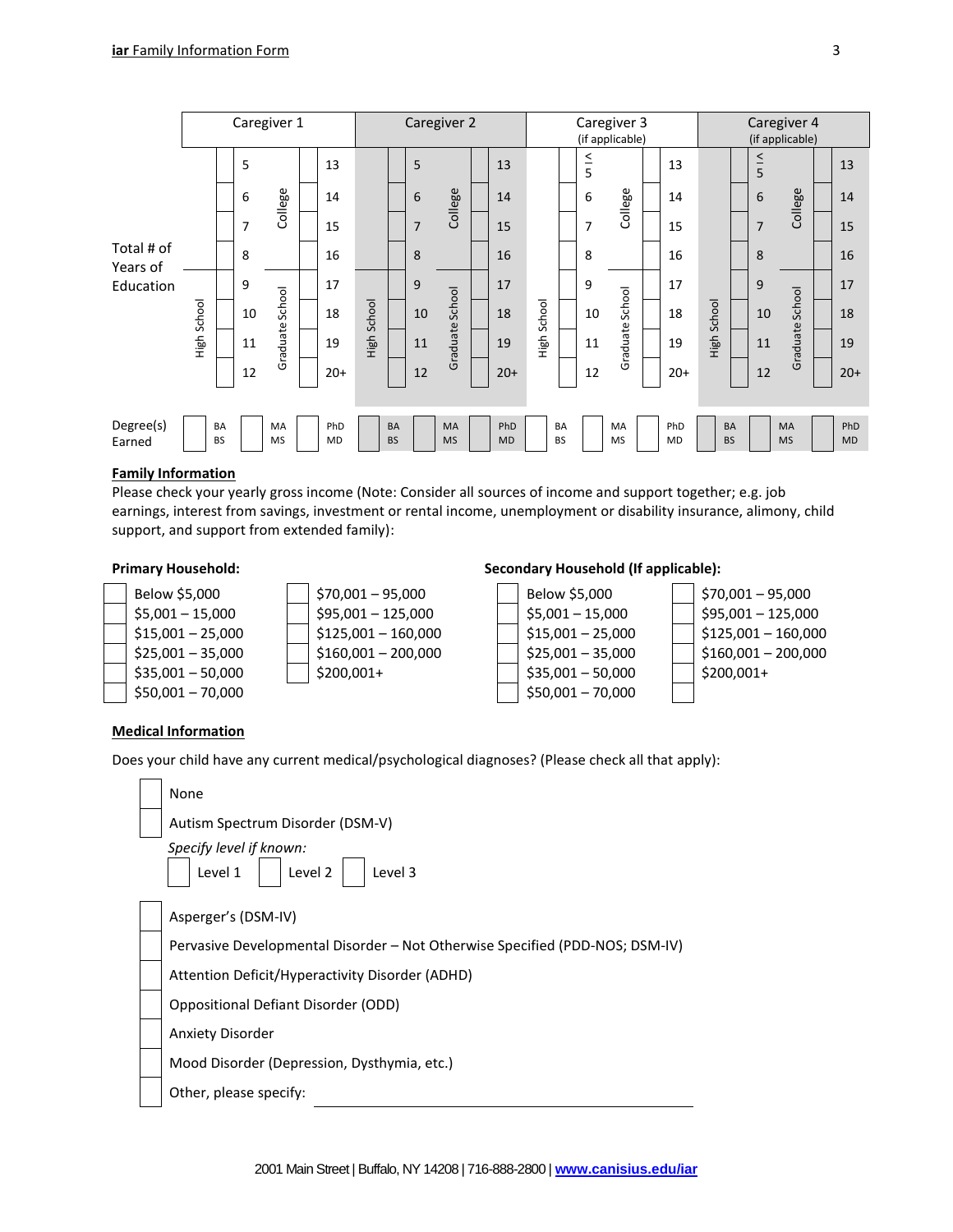| I<br>٠ |  |
|--------|--|
|        |  |
|        |  |

| Is your child currently prescribed any medication? |  | Yes |  | $\overline{\phantom{a}}$ No |
|----------------------------------------------------|--|-----|--|-----------------------------|
|----------------------------------------------------|--|-----|--|-----------------------------|

If yes, please complete the following:

|                        |        | # of Years |                               |
|------------------------|--------|------------|-------------------------------|
| <b>Medication Name</b> | Dosage | Prescribed | Purpose/Reason for Medication |
|                        |        |            |                               |
|                        |        |            |                               |
|                        |        |            |                               |
|                        |        |            |                               |
|                        |        |            |                               |
|                        |        |            |                               |
|                        |        |            |                               |
|                        |        |            |                               |
|                        |        |            |                               |
|                        |        |            |                               |

### **Family Medical History**

In the chart below, please specify the nature of any the following medical conditions of which a member of your child's family has a history. Please identify the specific allergies, seizure type, head injury, and/or vision/hearing problems for each person.

| Family<br><b>Member</b> | First & Last<br>Name | Physical<br><b>Illness</b> | <b>Allergies</b> | <b>Seizure</b><br><b>Disorder</b> | <b>Head Injury</b> | <b>Vision/Hearing</b><br><b>Problems</b> |
|-------------------------|----------------------|----------------------------|------------------|-----------------------------------|--------------------|------------------------------------------|
| Child                   |                      |                            |                  |                                   |                    |                                          |
| Caregiver 1             |                      |                            |                  |                                   |                    |                                          |
| Caregiver 2             |                      |                            |                  |                                   |                    |                                          |
| Caregiver 3             |                      |                            |                  |                                   |                    |                                          |
| Caregiver 4             |                      |                            |                  |                                   |                    |                                          |
| Sibling 1               |                      |                            |                  |                                   |                    |                                          |
| Sibling 2               |                      |                            |                  |                                   |                    |                                          |
| Sibling 3               |                      |                            |                  |                                   |                    |                                          |
| Sibling 4               |                      |                            |                  |                                   |                    |                                          |
| Sibling 5               |                      |                            |                  |                                   |                    |                                          |